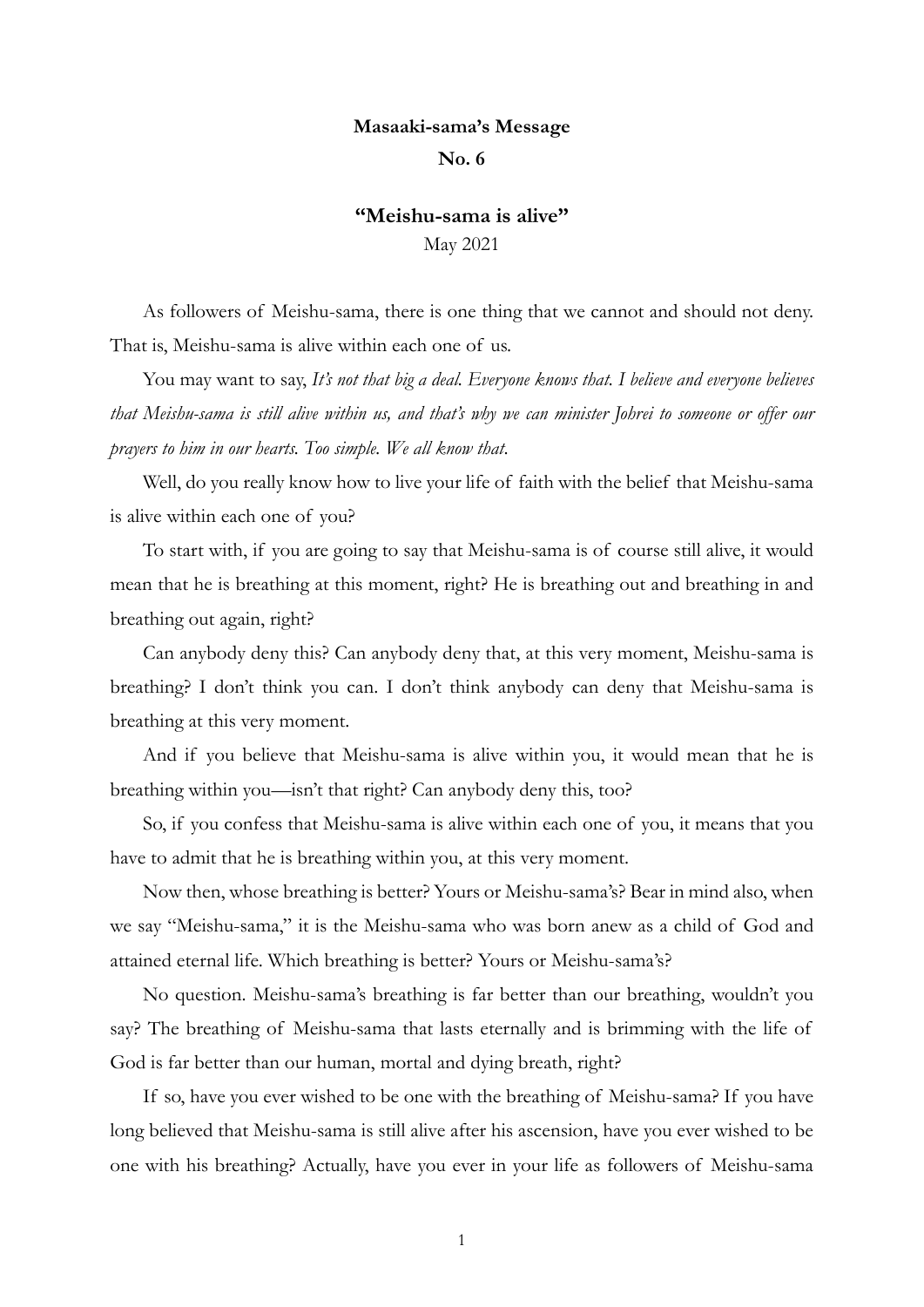thought and admitted that Meishu-sama is breathing? Breathing within each one of you? I don't think many of us can say "yes" to all these questions.

*Okay, I understand. From now on, I'll try to be one with the breathing of Meishu-sama and live my life as his follower*—Is this what we want to say? Well, not quite. There is one more crucial thing we have to consider.

In his hymn, Meishu-sama wrote:

"O Lord of light! / After I encountered you and decided to revere you, / I realized that I had been heading toward the edge of a cliff for a fall." (May 21, 1935)

Another one:

"You, the Savior! / Every time I hear your voice, / My body and soul rejuvenate and regain strength. / How precious is your voice!" (1936, unpublished)

Another one:

"O how divine and wondrous you look. / I am holding back my tears of joy." (May 15, 1936)

So, there's someone whom Meishu-sama was revering. There's someone whom Meishusama called "the Savior." There's someone whom Meishu-sama saw and could hardly contain his tears of joy. There's someone whom Meishu-sama called "you."

Who could this be? Who could this "you" be? Who could this Lord of light be? Who could this Savior be? We often say that Meishu-sama *is* the Savior, but Meishu-sama was listening to its voice, to the voice of the Savior.

Initially, Meishu-sama told us that this "you," this Lord of light, was *Kannon*, a Buddhist god. But we all know that, for Meishu-sama, *Kannon* turned into Messiah. So this "you," this Savior, is the Messiah.

Meishu-sama met the Messiah. Meishu-sama heard the voice of the Messiah. Meishusama saw him and cried out of joy.

And when he was born anew as a child of God, Meishu-sama became one with the Messiah, right? That's why he said that he was born anew as the Messiah, right? That's why we are permitted to call Meishu-sama "the Messiah Meishu-sama," right?

But we have to know that the Messiah is an existence that is separate from Meishusama, for in the end, Meishu-sama was revering, hearing and looking at the Messiah.

Now, simple questions: Don't you want to meet this Lord of light that Meishu-sama